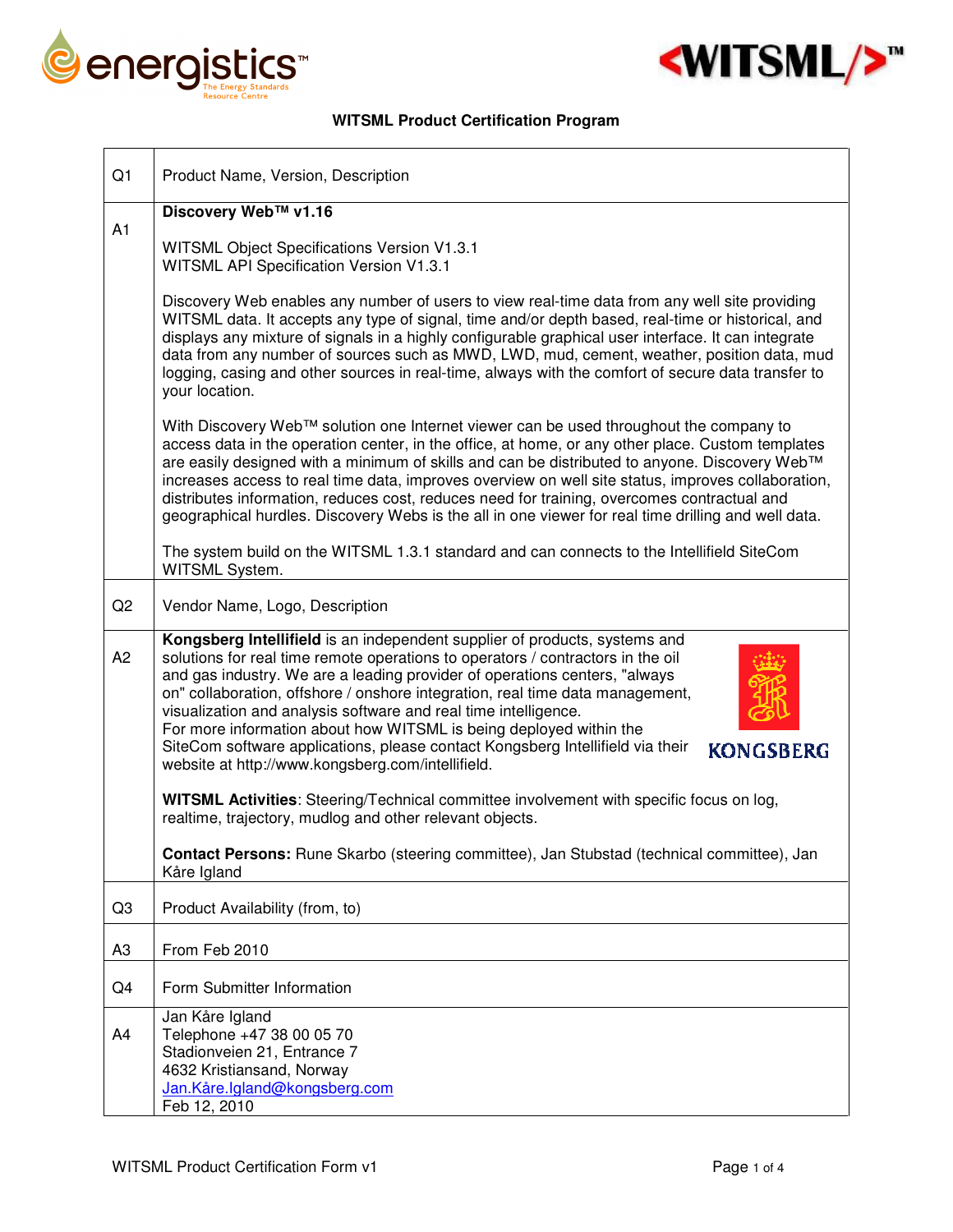| Q <sub>5</sub> | WITSML Functional Coverage. This is described in light of definitions provided directly on the form<br>of functions of Client products as producers and/or consumers, of Server products as Receiving,<br>Delivering, and/or Managing Servers. Functionality is summarized by checking which of sixteen<br>overall functions are exhibited by the product.                                                                                   |
|----------------|----------------------------------------------------------------------------------------------------------------------------------------------------------------------------------------------------------------------------------------------------------------------------------------------------------------------------------------------------------------------------------------------------------------------------------------------|
| A <sub>5</sub> | Check all that apply. Explain limitations and/or special circumstances in the Comments area.                                                                                                                                                                                                                                                                                                                                                 |
|                | Notes:                                                                                                                                                                                                                                                                                                                                                                                                                                       |
|                | Functional coverage is organized according to five kinds of product functionality with respect to the<br>WITSML Standards: two kinds of client functions and three kinds of server functions.                                                                                                                                                                                                                                                |
|                | A product may exhibit multiple kinds of functionality.                                                                                                                                                                                                                                                                                                                                                                                       |
|                | The terms client and server are used here exclusively with respect to the WITSML Server API<br>interfaces. Clients issue requests to servers. Servers receive and respond to requests from<br>clients.                                                                                                                                                                                                                                       |
|                | Behaviors for products that do not use the WITSML Server API are classified in an analogous<br>manner.                                                                                                                                                                                                                                                                                                                                       |
|                | The five product classifications of WITSML functional coverage are:                                                                                                                                                                                                                                                                                                                                                                          |
|                | <b>Client Products</b>                                                                                                                                                                                                                                                                                                                                                                                                                       |
|                | WITSML Producer Client -- a product that generates or otherwise obtains data that is formulated<br>as WITSML object instances and sent to a WITSML Server to be incorporated in that server's data<br>population. Examples of such products include products that pick up real-time data from sensor<br>devices, format it, and send it to a server; and products that extract data from data stores, format<br>it, and send it to a server. |
|                | WITSML Consumer Client -- a product that issues requests for data as queries of subscriptions<br>to a WITSML Server and then receives data as query responses or subscription publications.<br>Examples of such products include products that acquire data from a server, possibly reformat it,<br>and delivery it to an application program or viewer utility.                                                                             |
|                | 1&2.<br>Products the exhibit combined Producer and Consume Client functions may be<br>application programs that operate directly on a WITSML Server, such as a mudlogging application<br>or a pore pressure analysis application.                                                                                                                                                                                                            |
|                | <b>Server Products</b>                                                                                                                                                                                                                                                                                                                                                                                                                       |
|                | WITSML Receiving Server -- a product that performs WITSML Server functions in general and, in<br>particular, acquires data from external sources. Data acquisition may be through WITSML API<br>interfaces or other mechanisms.                                                                                                                                                                                                              |
|                | WITSML Delivering Server -- a product that performs WITSML Server functions in general and,<br>in particular, delivers data to external destinations. Data delivery may be through WITSML API<br>interfaces or other mechanisms.                                                                                                                                                                                                             |
|                | WITSML Managing Server -- a product that performs WITSML Server functions in general and, in<br>particular, supports requests from authorized client applications to augment (extend), modify, or<br>delete (part or all) WITSML object instances.                                                                                                                                                                                           |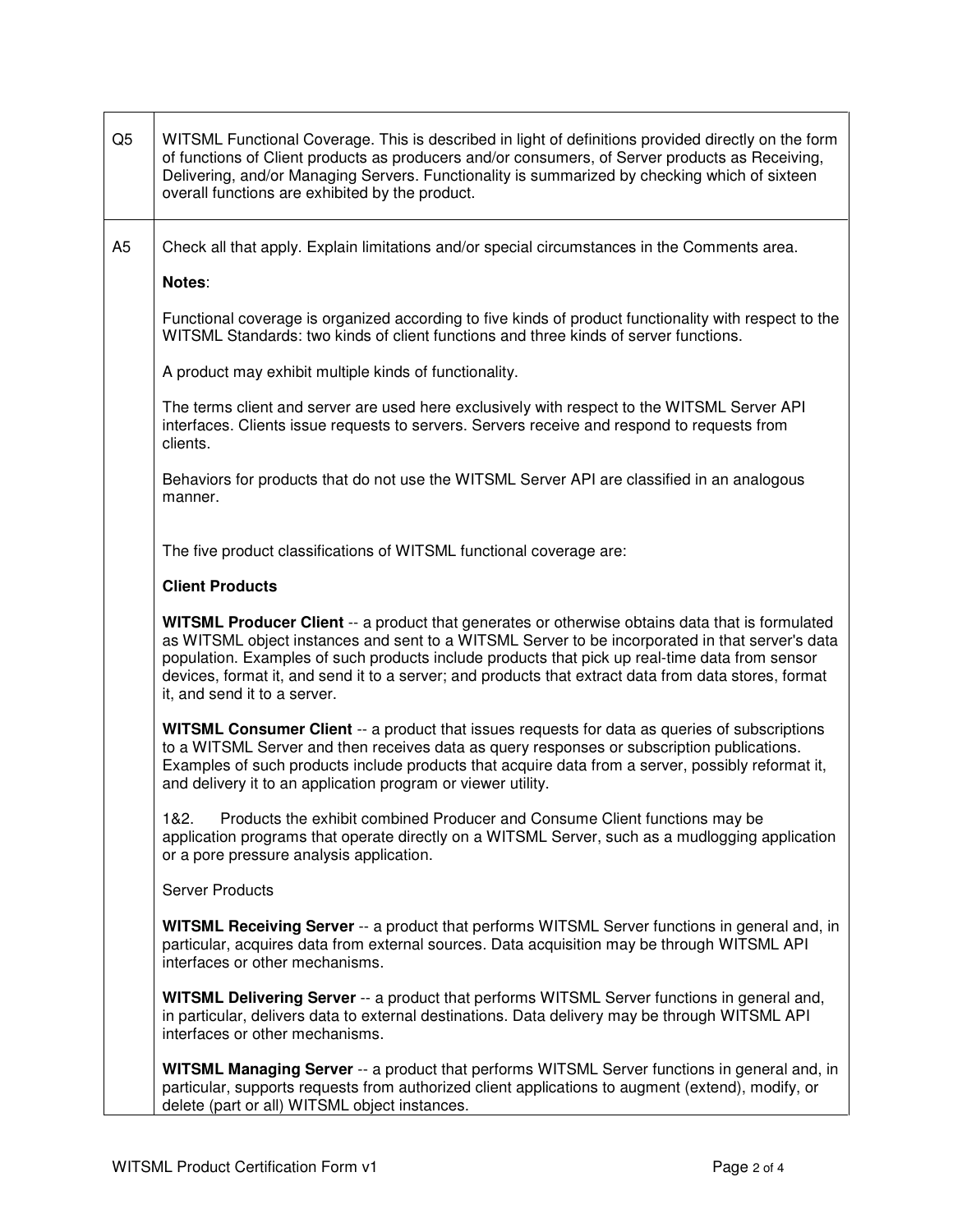| The general understanding and expectation is that a product characterized as a WITSML<br>3&4.<br>Server supports both Receiving and Delivering Server functionality.                                                                                                                     |
|------------------------------------------------------------------------------------------------------------------------------------------------------------------------------------------------------------------------------------------------------------------------------------------|
| 3&4&5. The addition of Managing Server functionality allows a WITSML Server product to do<br>more than store and forward data, such as supporting data quality management client applications<br>that help ensure the integrity and quality of data content in a Server data population. |
| <b>General Functions</b>                                                                                                                                                                                                                                                                 |
| Virtually all products associated with the WITSML Standards will issue and/or process WITSML<br>Server General Functions to determine the capabilities and version of a server product.                                                                                                  |
| 1. WITSML Producer Client A product that (generates and) sends WITSML object instances to a<br>destination process:                                                                                                                                                                      |
| ] Sends to a WITSML Server using AddToStore interface<br>1a I<br>1 Otherwise<br>1 $\mathsf{b}$ [                                                                                                                                                                                         |
| 2. WITSML Consumer Client A product that requests and receives WITSML data from a source<br>process:                                                                                                                                                                                     |
| 2a [X ] Queries a WITSML Server using GetFromStore interface<br>Subscribes to a WITSML Server using Publish interface<br>$2b$ $\sqrt{ }$<br>2c [<br>Otherwise                                                                                                                            |
| 3. WITSML Receiving Server A product that performs the WITSML Server interfaces and receives<br>data from source processes:                                                                                                                                                              |
| ] Receives WITSML object instances via AddToStore interface<br>3a [                                                                                                                                                                                                                      |
| J Otherwise receives WITSML object instances<br>$3b$ $\lceil$<br>] Receives non-WITSML form data treated as if it were WITSML<br>3c [<br>object instances or a virtual equivalent                                                                                                        |
| 4. WITSML Delivering Server A product that performs the WITSML Server interfaces and delivers<br>data to destination processes:                                                                                                                                                          |
| ] Delivers WITSML data in response to queries via GetFromStore<br>4a ſ<br>interface                                                                                                                                                                                                      |
| ] Publishes WITSML data in response to subscriptions via the Publish interface<br>4b [<br>Otherwise delivers WITSML data<br>4c<br>Delivers non-WITSML form data derived from WITSML object<br>4d [<br>instances or a virtual equivalent                                                  |
| 5. WITSML Managing Server A product that performs the WITSML Server interfaces and<br>manages (augments, changes, deletes portions, or deletes entirely) WITSML object instances or a<br>virtual equivalent:                                                                             |
|                                                                                                                                                                                                                                                                                          |